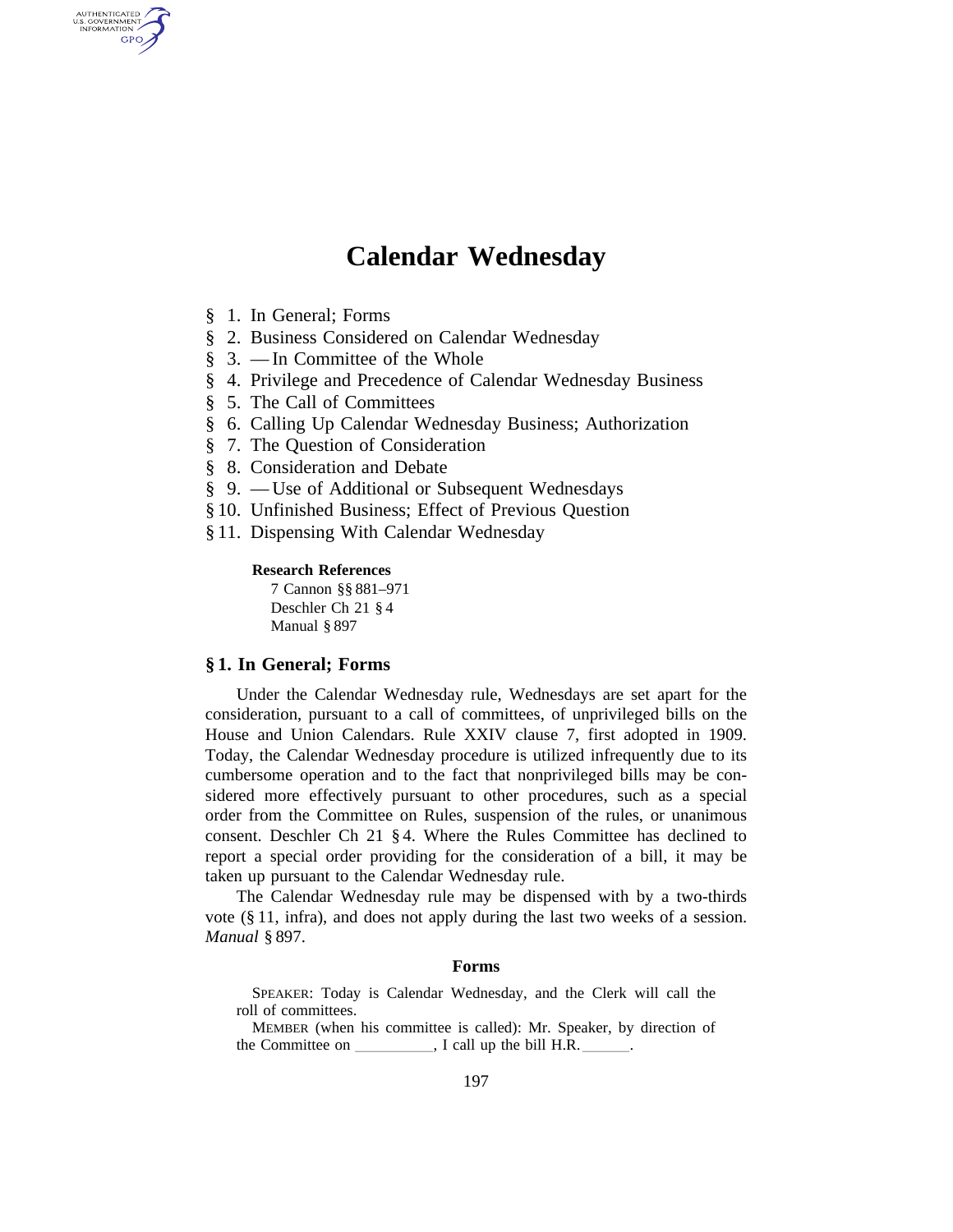#### **§ 2** HOUSE PRACTICE

*Note:* Calendar Wednesday business may be called up only on formal authorization by the committee. A Member without such authorization may not call up the bill if objection is made. § 6, infra.

SPEAKER: This bill is on the House Calendar. The Clerk will report the bill.

[or, if the bill is on the Union Calendar . . .]

SPEAKER: This bill is on the Union Calendar, and under the rule the House automatically resolves itself into the Committee of the Whole House on the state of the Union, with the gentleman from \_\_\_\_\_, Mr. , in the Chair.

CHAIRMAN: The House is in the Committee of the Whole House on the state of the Union for the [further] consideration of the bill H.R. \_\_\_\_\_\_, which the Clerk will report [by title].

> *Note:* When first called up, the bill is read in full unless reading is dispensed with by unanimous consent. If consideration is extended beyond the day, it is read by title when called up on subsequent days.

CHAIRMAN: Under the rule general debate is limited to two hours, and the Chair will recognize the gentleman from \_\_\_\_\_, Mr. \_\_\_\_\_\_ [usually the chairman of the committee], for the hour in favor of the bill and later the gentleman from \_\_\_\_\_\_, Mr. \_\_\_\_\_\_ [usually the ranking minority member of the committee], for the hour in opposition. The gentleman from \_\_\_\_\_\_\_, is recognized.

#### **§ 2. Business Considered on Calendar Wednesday**

Committees called under the Calendar Wednesday rule may call up for consideration any unprivileged bill on either the House or Union Calendar (*Manual* § 897) but not from the Private Calendar (Deschler Ch 21 § 4). There is no priority as between bills on the House or Union Calendar on such days, and a committee may bring up bills from either calendar at will. 7 Cannon §§ 938, 963.

The Calendar Wednesday procedure applies only to bills reported from committee, and not to amendments between the Houses or unreported bills. 98–2, June 28, 1984, p 19770. Another limitation of the rule is that it applies only to nonprivileged public bills. Deschler Ch 21 § 4. A privileged bill cannot be called up under the Calendar Wednesday rule (7 Cannon §§ 932–935), except by unanimous consent (98–2, Jan. 25, 1984, p 357). Such a bill is ineligible for consideration under the Calendar Wednesday rule whether it is reported from the floor or delivered to the Clerk. 7 Cannon § 936.

The purpose of the Calendar Wednesday rule (*Manual* § 897) is to preserve that day for the class of legislation specified by the rule—namely nonprivileged bills. Committee *reports* on bills may be filed on Calendar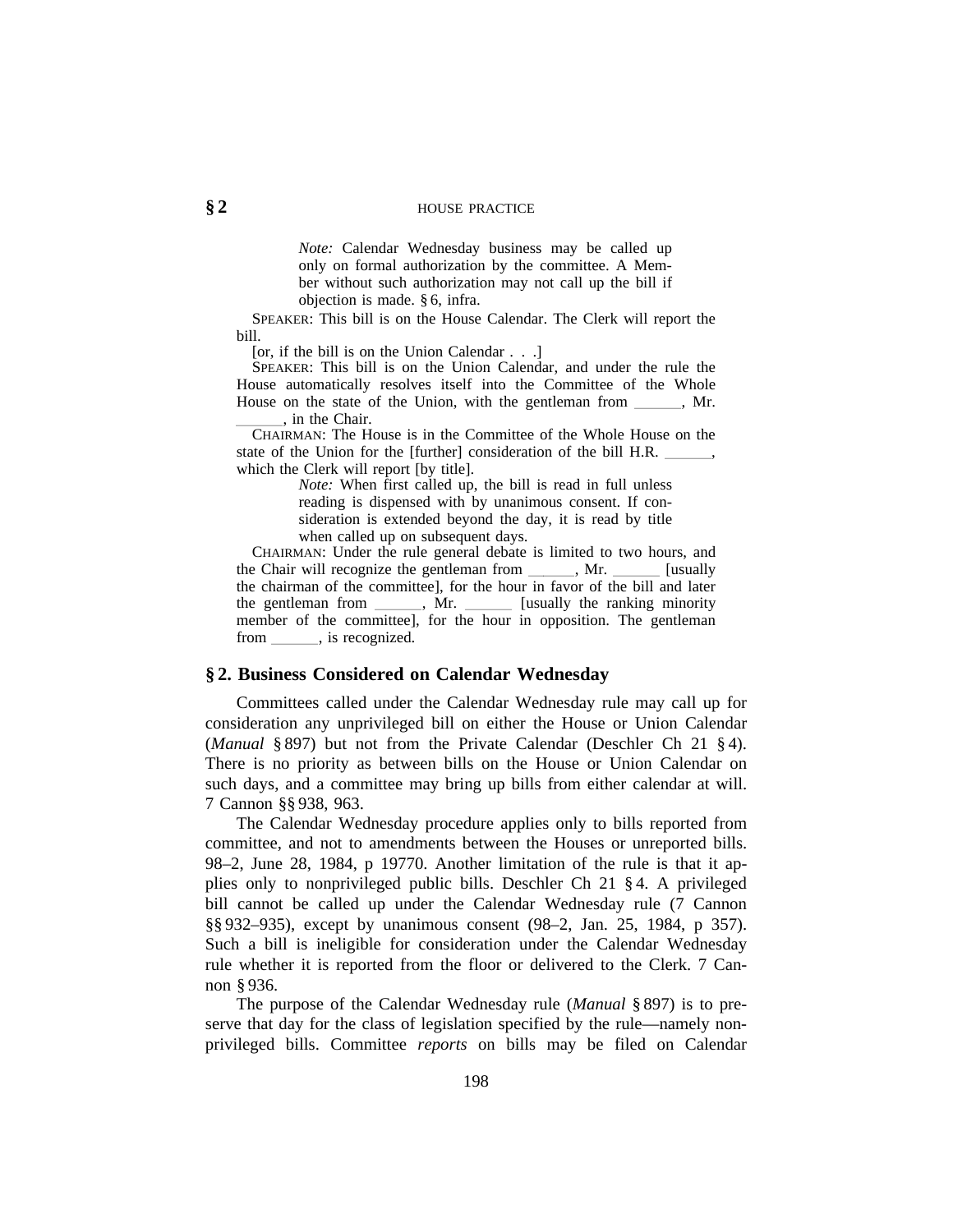Wednesday but they may not be called up for consideration or other action on such days. 7 Cannon § 907.

When Calendar Wednesday business is being considered under the rule, it is not in order:

- To move a change of reference (7 Cannon §§ 884, 2117).
- To call up a conference report (7 Cannon  $\S$ § 899–901).
- To offer a motion for recess (*Manual* § 897).
- To call up a privileged bill (7 Cannon §§ 932–934), even though given privileged status by special order (7 Cannon § 935).
- $\blacksquare$  To call up a private bill (Deschler Ch 21 § 4.10).
- <sup>0</sup> To consider business coming over from Tuesday with the previous question ordered (7 Cannon § 890).
- <sup>0</sup> To call up a resolution of inquiry (7 Cannon § 898) or to move to discharge a committee from the consideration of such a resolution (7 Cannon §§ 896, 897).

When a bill otherwise unprivileged is given a privileged status by unanimous-consent agreement or by special order, it is automatically rendered ineligible for consideration under the Calendar Wednesday procedure. 7 Cannon §§ 932–935.

On Calendar Wednesdays, the Speaker ordinarily declines to entertain unanimous-consent requests not connected with Calendar Wednesday business. 7 Cannon §§ 882–888. However, the House may by unanimous consent, prior to the call of committees on Calendar Wednesday, permit a oneminute speech (98–2, Mar. 21, 1984, pp 6187, 6188), allow a bill to be sent to a House-Senate conference (98–2, Mar. 28, 1984, pp 6869, 6873), or permit consideration of a resolution electing a committee chairman (98–2, Jan. 25, 1984, pp 357, 358).

#### **§ 3. —In Committee of the Whole**

When a bill on the Union Calendar is called up on Calendar Wednesday, the House automatically resolves into the Committee of the Whole without motion from the floor. 7 Cannon §§ 939–942. When such a bill comes up as the unfinished business on the next Calendar Wednesday when the same committee can be recognized, the House automatically resolves into the Committee of the Whole immediately without waiting for the call (7 Cannon §§ 940, 942; Deschler Ch 21 § 4.26), and debate is resumed from the point at which it was discontinued on the previous Wednesday (7 Cannon § 966).

On rejection by the House of a recommendation by the Committee of the Whole for peremptory disposition of a bill under consideration on Cal-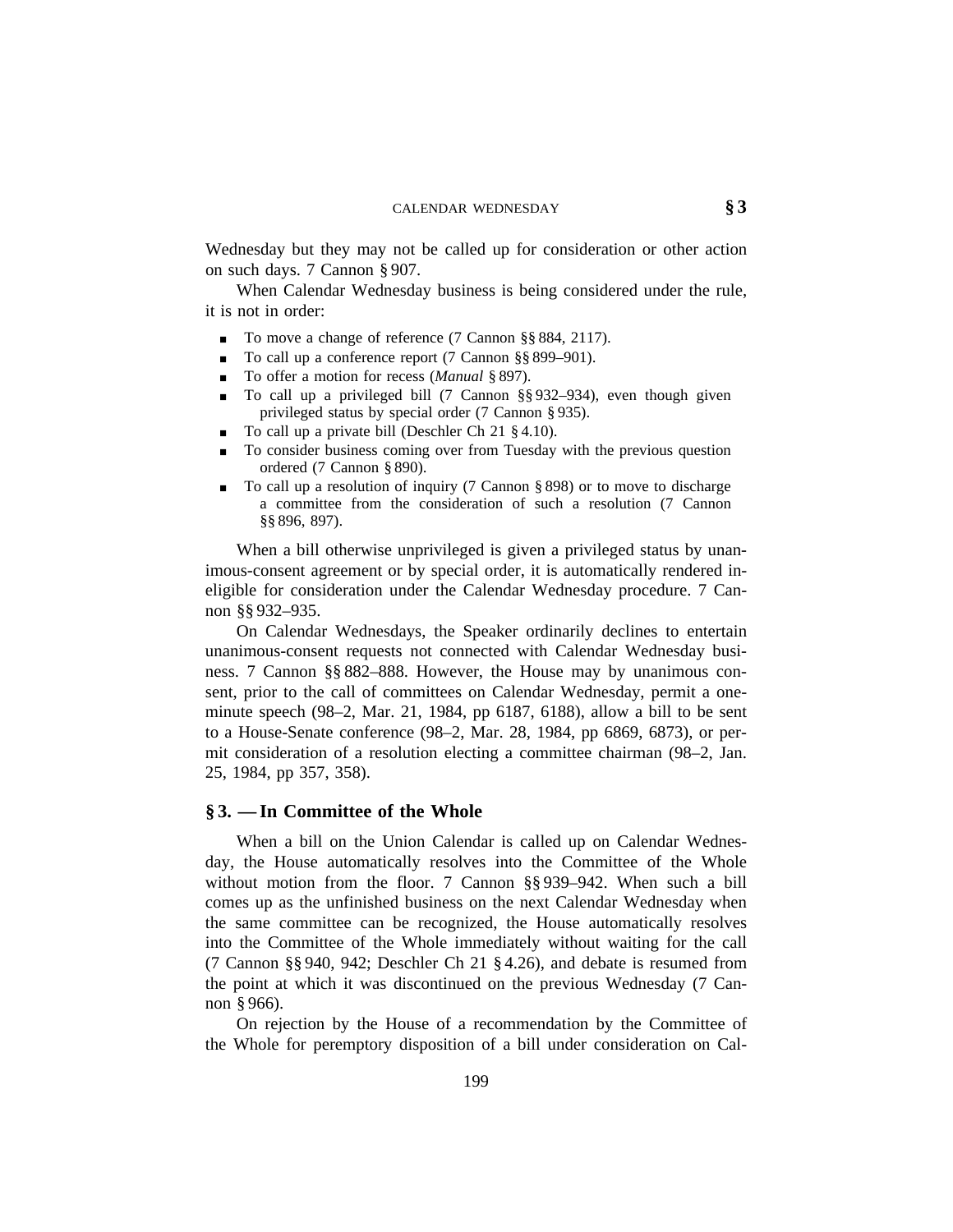# **§ 4** HOUSE PRACTICE

endar Wednesday, the House automatically resolves into the Committee of the Whole for its further consideration. 7 Cannon § 943.

Resolving into the Committee generally, see COMMITTEES OF THE WHOLE.

#### **§ 4. Privilege and Precedence of Calendar Wednesday Business**

No business is in order on Calendar Wednesdays except the call of committees unless the call has been dispensed with as provided for by the controlling rule—Rule XXIV clause 7. *Manual* § 897. See also 7 Cannon § 881. Calendar Wednesday business is privileged matter which may interrupt the daily order of business as specified in Rule XXIV clause 1. *Manual* § 880. It takes precedence over other business privileged under the rules; however, questions involving the privileges of the House and veto messages privileged under the Constitution take precedence over Calendar Wednesday business. Deschler Ch 21 §§ 4.3–4.8. Calendar Wednesday business also yields to questions of privilege (7 Cannon §§ 908–911) and the administration of the oath to Members (6 Cannon § 22). And when the call of committees is completed on Calendar Wednesday, business otherwise in order may be called up on that day. 7 Cannon § 921. See also 103–1, Mar. 31, 1993,

 $p_{\perp}$ 

The call of committees on Calendar Wednesday has precedence over:

- The consideration of conference reports (7 Cannon §§ 899–901).
- Business provided for by special order unless the special order expressly specifies Wednesday and was passed by two-thirds vote (7 Cannon § 773). See also § 11, infra.
- The motion to go into Committee of the Whole to consider revenue and appropriation bills (7 Cannon § 904).
- <sup>0</sup> Business on which the previous question is operating and undisposed of at adjournment on the preceding day (7 Cannon § 890).
- Motions for change of reference to committees (7 Cannon §§ 883, 884).
- **Privileged resolutions of inquiry (7 Cannon § 896).**
- **Contested election cases (7 Cannon § 903).**
- Motions to reconsider (7 Cannon § 905).
- **Certain procedural propositions relating to impeachment (7 Cannon § 902).**
- Budget messages from the President (7 Cannon § 914).
- Senate bills privileged because of similarity to a bill on the House Calendar (7 Cannon § 906).
- Unanimous-consent requests generally (7 Cannon §§ 882–888).

Motions to reconsider may be entered but not considered (7 Cannon § 905), and privileged reports may be presented for printing but without the right to call up for immediate consideration (7 Cannon § 907).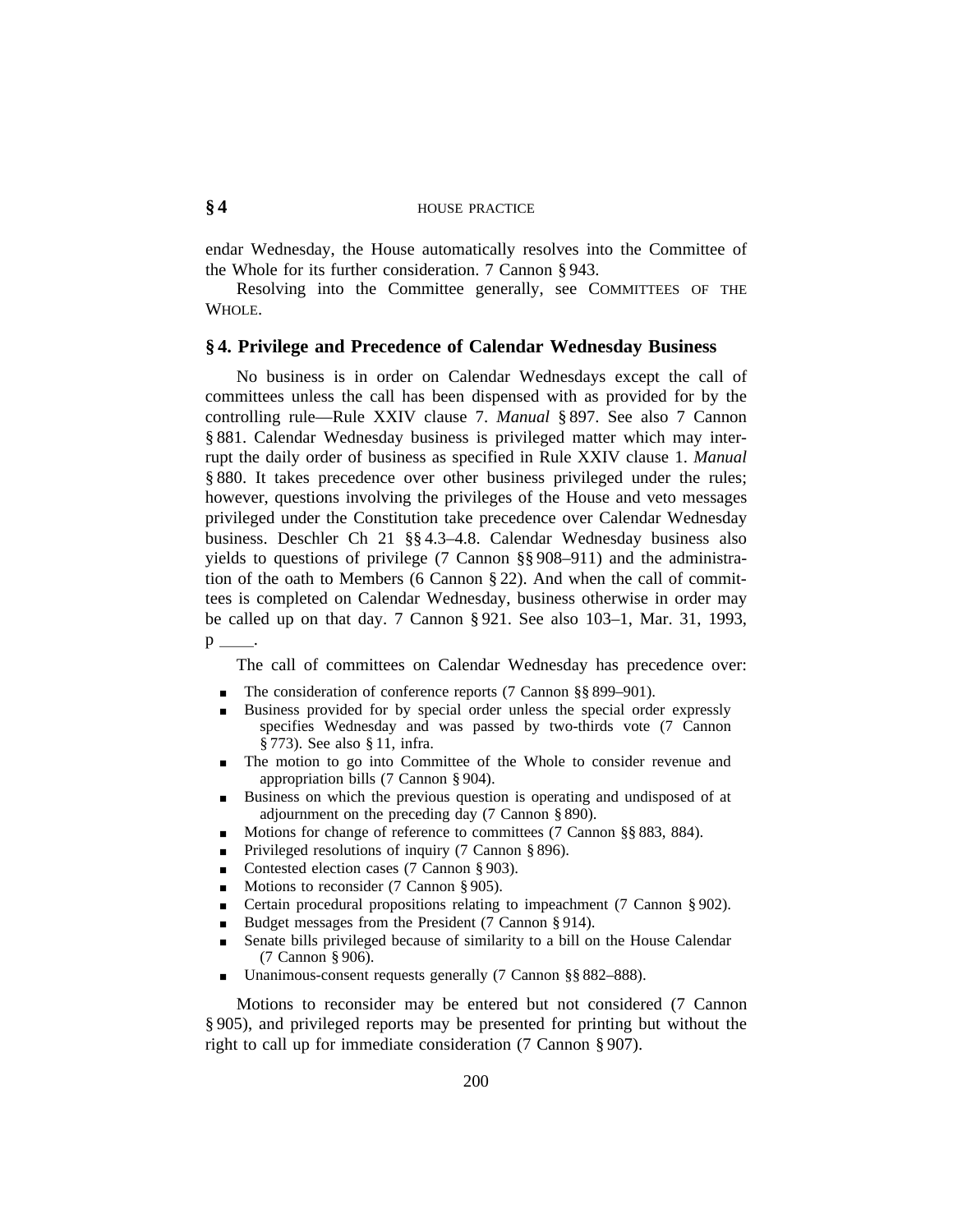#### **§ 5. The Call of Committees**

Committees are called *seriatim* in the order in which they appear in House Rule X (see 7 Cannon §§ 922, 923), the call being limited to those committees which have been elected (7 Cannon § 925). Select committees with legislative jurisdiction are called after standing committees. Deschler Ch 21 § 4. When a committee is reached during a Calendar Wednesday call of committees, it is ordinarily not in order to ask recognition for any purpose other than to call up a bill for consideration. 6 Cannon § 754.

During a call of committees under the rule, a committee may not yield or exchange its order of rotation (7 Cannon § 927), and any committee declining to proceed with consideration of a bill when called on Wednesday loses that opportunity until again called in regular order (7 Cannon § 926).

# **§ 6. Calling Up Calendar Wednesday Business; Authorization**

#### **Generally**

The Calendar Wednesday rule permits committees to call up nonprivileged bills from either the House Calendar or the Union Calendar (*Manual* § 897), provided that there has been compliance with other rules of the House requiring that the measure and the report thereon be available for three days prior to consideration (*Manual* § 715). 98–2, May 2, 1984, p 10732; 98–2, Sept. 12, 1984, p 25100.

Calendar Wednesday business may be called up only on formal authorization by the reporting committee. 7 Cannon § 929. The House rule (*Manual* § 713a) requiring the chairman of each committee to take necessary steps to bring reported measures to a vote is sufficient authority for the chairman to call up a bill on Calendar Wednesday (Deschler Ch 21 § 4.16), but any other committee member must obtain specific authorization of his committee to call up a reported bill on Calendar Wednesday (4 Hinds § 3128; 7 Cannon §§ 928, 929). See also 98–2, Feb. 1, 1984, p 1193. Committee authorization to a committee member to ''use all parliamentary means to bring the bill before the House'' is sufficient authorization to the Member to call up the bill on Calendar Wednesday. 8 Cannon § 2217. Authority having been given to one Member to call up a bill, another may not be recognized for that purpose if objection is made. 7 Cannon §§ 928, 929. Only the member authorized by the committee reporting the bill may call up that bill on Calendar Wednesday. Deschler Ch 21 § 4.12. It is within the discretion of the committee to determine which member to authorize to call up the bill. Deschler Ch 21 § 4.15.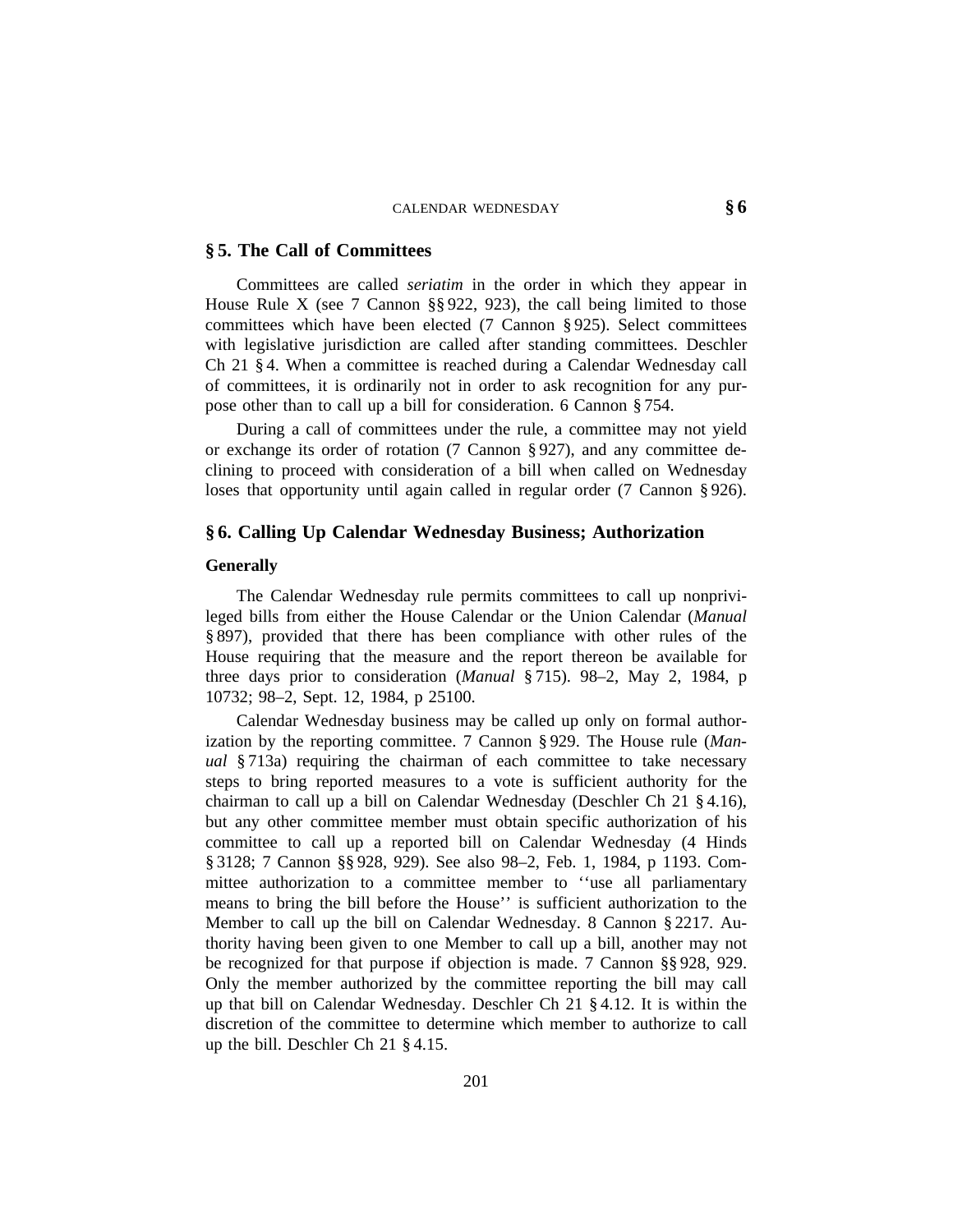# **§ 7** HOUSE PRACTICE

#### **Withdrawal**

After a bill has been called up on Calendar Wednesday, it may be withdrawn at any time before amendment. 7 Cannon § 930.

#### **§ 7. The Question of Consideration**

The question of consideration may be demanded on a bill called up under the Calendar Wednesday rule. Deschler Ch 21 § 4.18. The question is properly raised after the Clerk has read the title of the bill. Deschler Ch 21 § 4.20. The question of consideration is properly raised on a Union Calendar bill in the House before going into Committee of the Whole. 7 Cannon § 952. If the question is decided in the affirmative, the House automatically resolves itself into the Committee of the Whole for the consideration of the bill. Deschler Ch 21 § 4.20.

The refusal of the House to consider a bill called up under the Calendar Wednesday rule does not preclude the bill's being brought up under another procedure, such as pursuant to a rule from the Committee on Rules. Deschler Ch 21 § 4.19.

It is not in order to reconsider the vote whereby the House has declined to consider a proposition under the Calendar Wednesday rule. Deschler Ch 21 § 4.25.

### **§ 8. Consideration and Debate**

#### **In the House**

The hour rule for debate applies to House Calendar bills called up in the House on Calendar Wednesday as on other days, and the Member in charge of the bill may move the previous question at any time after debate begins. 7 Cannon §§ 955–957.

#### **In Committee of the Whole**

The Calendar Wednesday rule allows not more than two hours general debate on any measure called up on Calendar Wednesday, to be confined to the subject and to be equally divided between those favoring and those opposing. *Manual* § 897. This provision has been construed as applying only in the Committee of the Whole. 7 Cannon § 955. The two hours permitted by the rule may be reduced by the House by unanimous consent to one hour. 98–2, Jan. 25, 1984, pp 357, 358. But time allotted for debate under the rule may not be extended in the Committee of the Whole even by unanimous consent. 7 Cannon § 959. When a bill previously debated is called up for the first time on Calendar Wednesday, consideration may proceed in the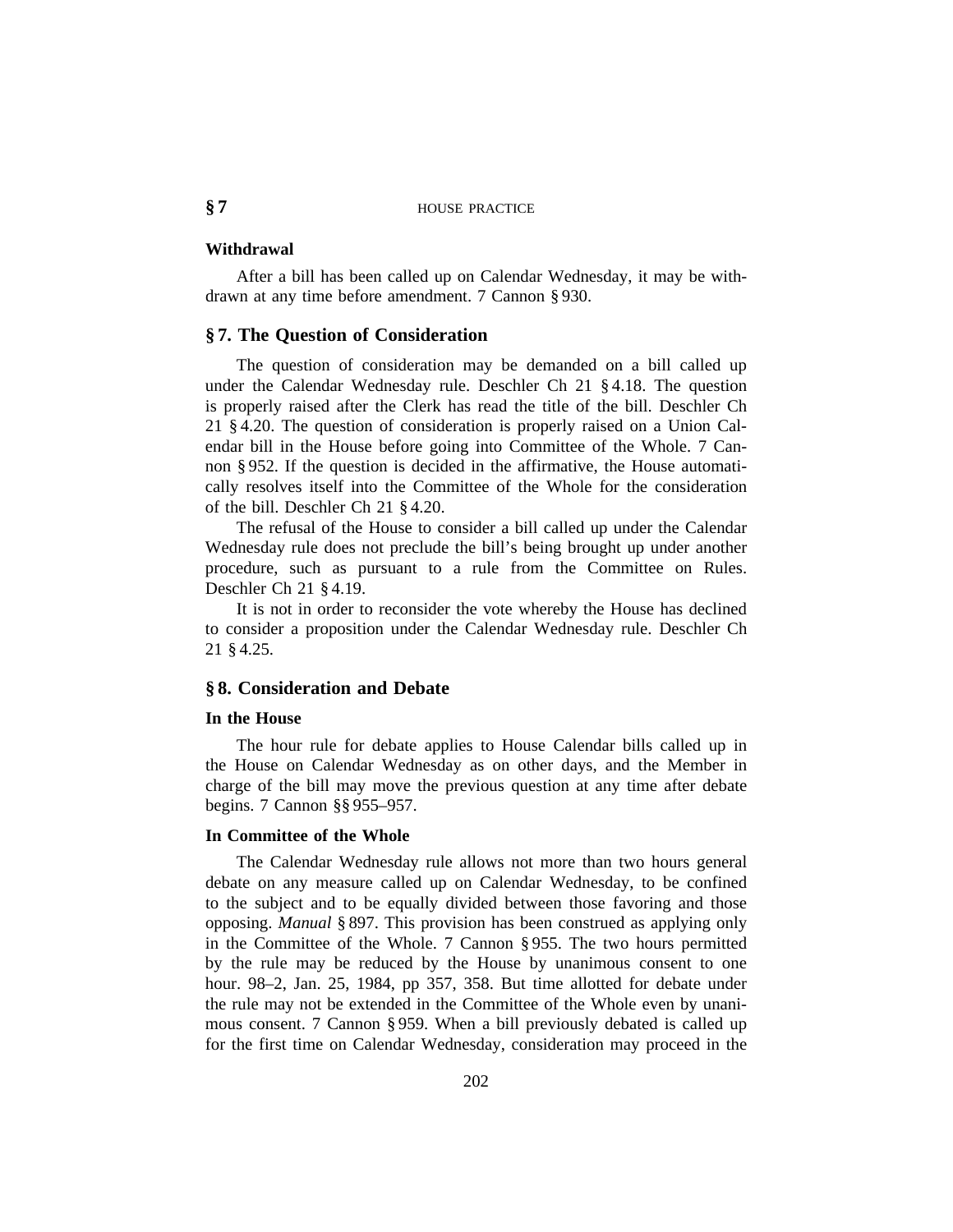#### CALENDAR WEDNESDAY **§ 9**

Committee of the Whole as if there had been no previous debate. 7 Cannon § 954.

In recognizing Members to control the time in opposition to the bill, the Chair recognizes minority members of the committee reporting the bill in the order of their seniority on the committee. Deschler Ch 21 § 4.24. They are entitled to prior recognition to oppose it, but if no member of the committee rises to oppose it, any Member may be recognized in opposition. 7 Cannon §§ 958, 959. The bill is read for amendment at the conclusion of an hour in favor of the bill when no one rises for an hour in opposition. 7 Cannon §§ 960, 961.

#### **Amendments**

In the Committee of the Whole, amendments may not be offered until the close of the two hours' debate, when the bill is taken up under the fiveminute rule and read by section for amendment. See 7 Cannon § 960. Committee amendments are considered first as each section is reached. When the reading of the bill under the five-minute rule has been completed, the Committee rises and reports to the House. See COMMITTEES OF THE WHOLE.

#### **§ 9. —Use of Additional or Subsequent Wednesdays**

In its original form the Calendar Wednesday rule was largely ineffective because it permitted extended consideration of bills by a single committee so as to monopolize each Wednesday for many weeks to the exclusion of other committees, sometimes consuming each Wednesday during an entire session. This defect was remedied by the adoption in 1916 of a proviso to the rule which prohibited committees from occupying more than one Wednesday in succession to the exclusion of other committees. 7 Cannon § 881. Today, a committee called under the Calendar Wednesday rule is not entitled to a second Wednesday to complete its business on a bill until the other committees have been called, unless the previous question is operating at adjournment. 8 Cannon § 2680. But the House may by two-thirds vote authorize completion on a subsequent Wednesday of an unfinished bill. See *Manual* § 897. See also 7 Cannon § 946 and 8 Cannon § 2680.

The motion to grant a committee an additional Wednesday under the second proviso of the Calendar Wednesday rule is in order in the House prior to the Wednesday on which the committees are again called. 7 Cannon § 946. The motion is not in order in the Committee of the Whole. See *Manual* § 897.

Any portion of a day is considered an entire day in the apportionment of Calendar Wednesdays to committees. 7 Cannon § 945.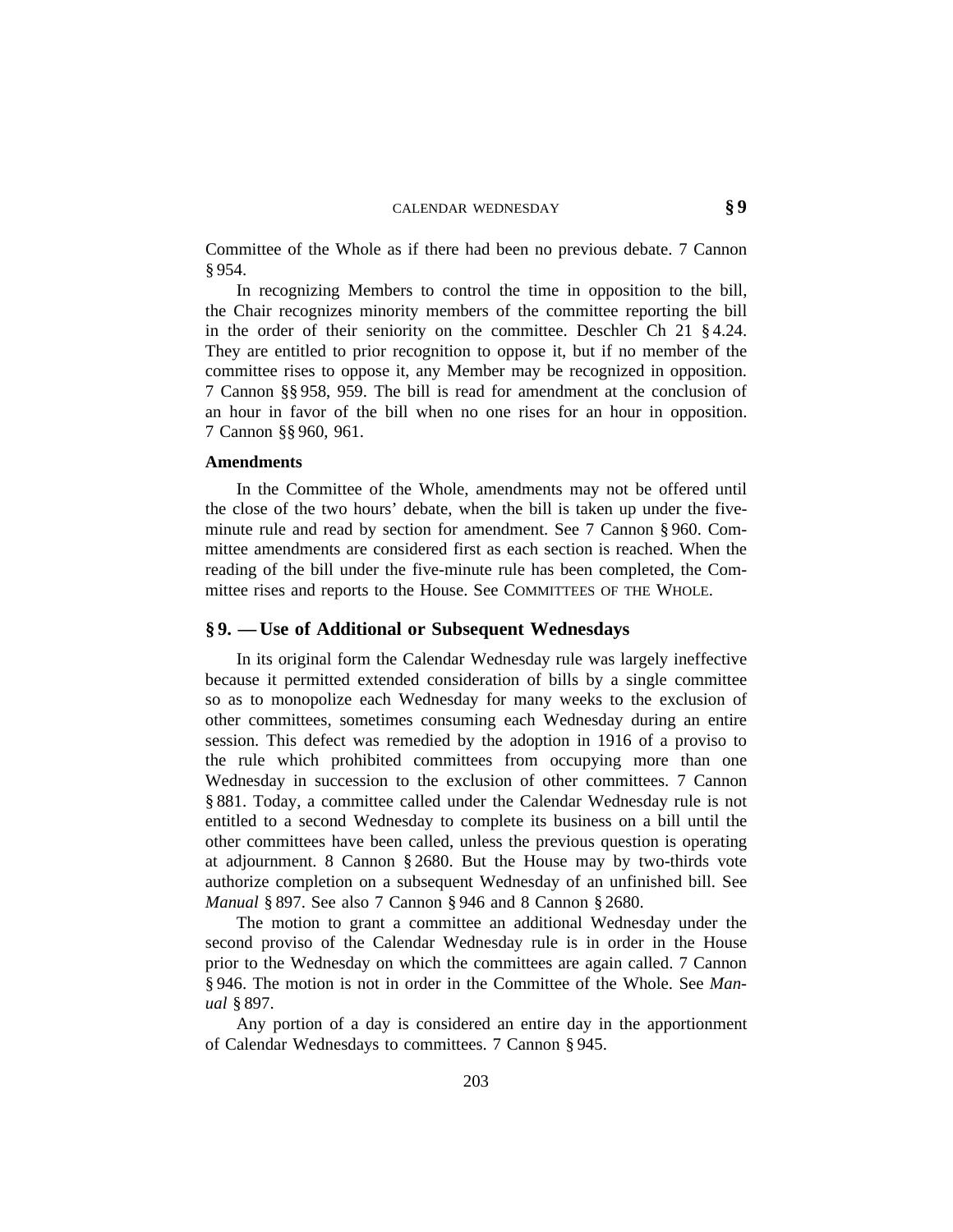# **§ 10** HOUSE PRACTICE

# **§ 10. Unfinished Business; Effect of Previous Question**

Where the previous question has been ordered on a bill on Calendar Wednesday, and the House adjourns, the bill becomes the unfinished business on the next legislative day. 8 Cannon §§ 895, 967; Deschler Ch 21 §§ 4.17, 4.28. Where a quorum fails on ordering the previous question on a bill under consideration on a Calendar Wednesday, and the House adjourns, the vote goes over until the next Calendar Wednesday available to the committee reporting the bill. Deschler Ch 21 § 4.29.

When the House adjourns on Tuesday without voting on a proposition on which the previous question has been ordered, the question does not come up on Wednesday but on Thursday. 7 Cannon §§ 890–894. In one instance, a bill on which the previous question had been ordered at adjournment on Wednesday was taken up as the unfinished business on Thursday and took precedence of a motion to go into the Committee of the Whole for the consideration of a bill privileged by special order. 8 Cannon § 2674.

It is not in order on a regular legislative day to move to postpone consideration of a pending measure to a Calendar Wednesday. 8 Cannon § 2614. A bill postponed from a Wednesday to a subsequent Wednesday becomes unfinished business to be considered when the committee calling it up is called again in its turn. 7 Cannon § 970.

# **§ 11. Dispensing With Calendar Wednesday**

#### **Generally**

Calendar Wednesday business may be dispensed with by unanimous consent, normally pursuant to a request made by the Majority Leader during the previous week; but such a request may be entertained at any time prior to the beginning of the call. See Deschler Ch 21 §§ 4.40–4.42. Calendar Wednesday business may also be dispensed with pursuant to motion under the Calendar Wednesday rule. Rule XXIV clause 7. The motion is privileged and precedes District of Columbia business under Rule XXIV clause 8. Deschler Ch 21 § 4.33. Any Member may propose the motion at any time on Wednesday. 7 Cannon § 915; Deschler Ch 21 § 4.31. The motion may also be made and considered on any preceding day. 7 Cannon § 916; Deschler Ch 21 § 4.30. Debate on the motion is limited to 10 minutes, to be divided, five minutes in favor of the motion and five minutes in opposition. 97–2, Sept. 21, 1982, pp 24403, 24404. A two-thirds vote of the Members present is required for its adoption. *Manual* § 897. The motion may not be laid on the table. Deschler Ch 21 § 4.36.